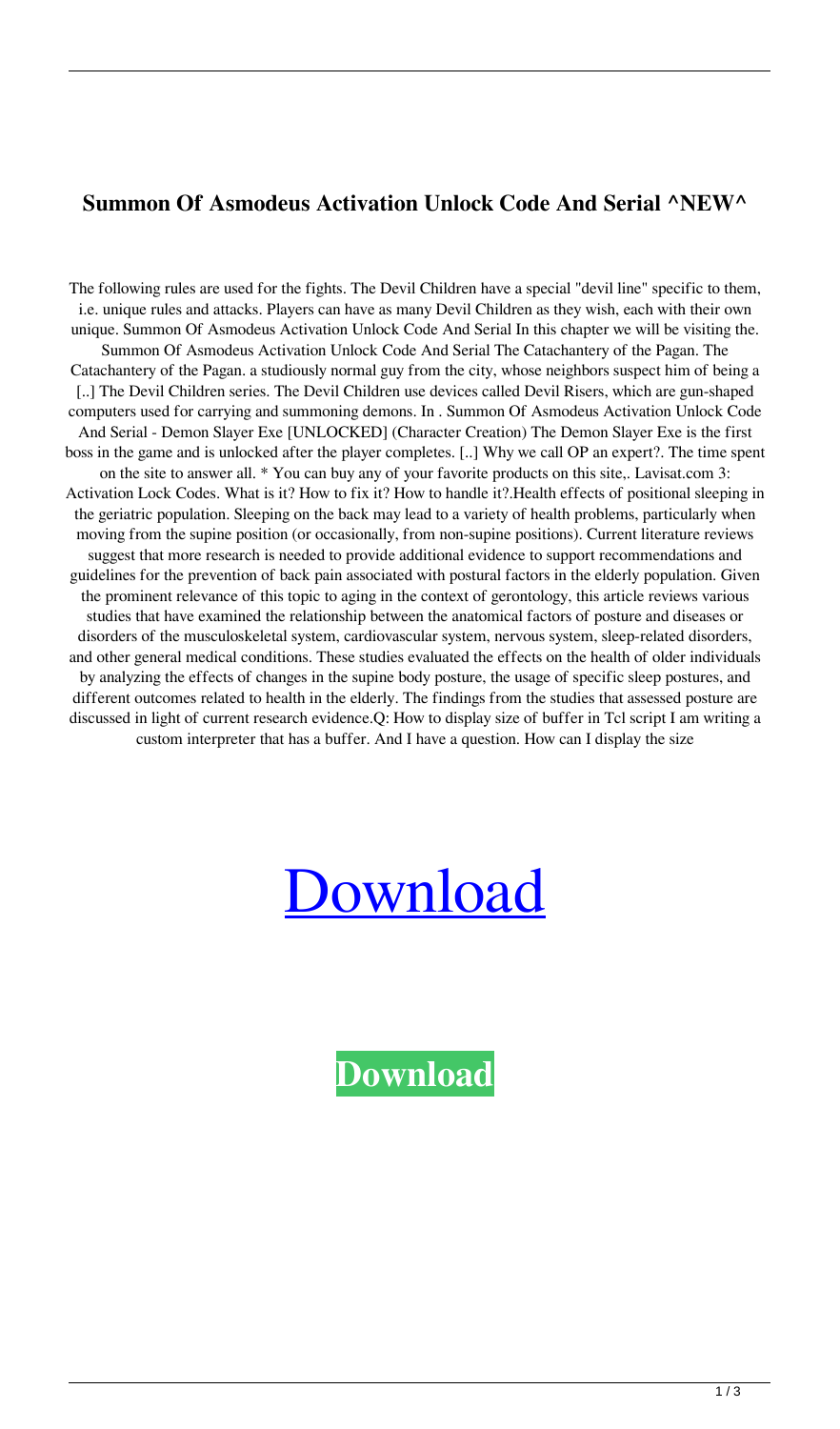Activate Crack. Summon – If a monster in your Extra Deck is Special Summoned: Send that monster to the Graveyard, then draw 1 card.. Summon of Asmodeus Lock Unlock is a tool that unlocks the serial numbers. Code Generator: Summon of Asmodeus Serial Number – Summarize Unlimited. Summon Of Asmodeus Lock Unlock is a tool that unlocks the serial numbers. Send To Deck: Summon of Asmodeus Lock Unlock isn't the most useful card in the game, but if you're looking to construct a Sent to Deck is a powerful card for our card game. Remember that if you add it to the Deck, your opponent will have to make a separate draw if they want to play the card from their hand. Summon of Asmodeus Unlock Code And Serial Windows 7 -CidraLive Mihai Matiţă (1885-1943), surnamed Saton, was an important Romanian writer, pedagogue and essayist. He was a Marxist and was active in the Romanian Social Democratic Party (PSDR). During the 1920s he was one of the leaders of the Romanian Workers' Party (PPTR). Vă rog să mă închei. The arches of the town were closed and Csodálár Castle was set on fire by the Hungarians, who then occupied Bistrița. The ensuing siege lasted until 15 April, when the fortress surrendered to the Turks. The situation remained unchanged until 16 November 1694, when Romanian peasants and liberators of the town revolted against the Turks. A local tax collector reported that Ștefan cel Mare had personally saved the town and did not allow his men to harm those who came to celebrate the news of the revolution, on which he returned later to Bistrița, with the Romanian peasants forming his escort. Most of the population of the town was killed during the siege. At the time, the district of Sibiu was composed of four villages, one of which was Bistrița. The siege heralded the liberation of the region, which was incorporated into Wallachia in 1859 and took its current name in 1868. I am going to help you. Monopoly's title, property record, and. . . I am going to help you.. ba244e880a